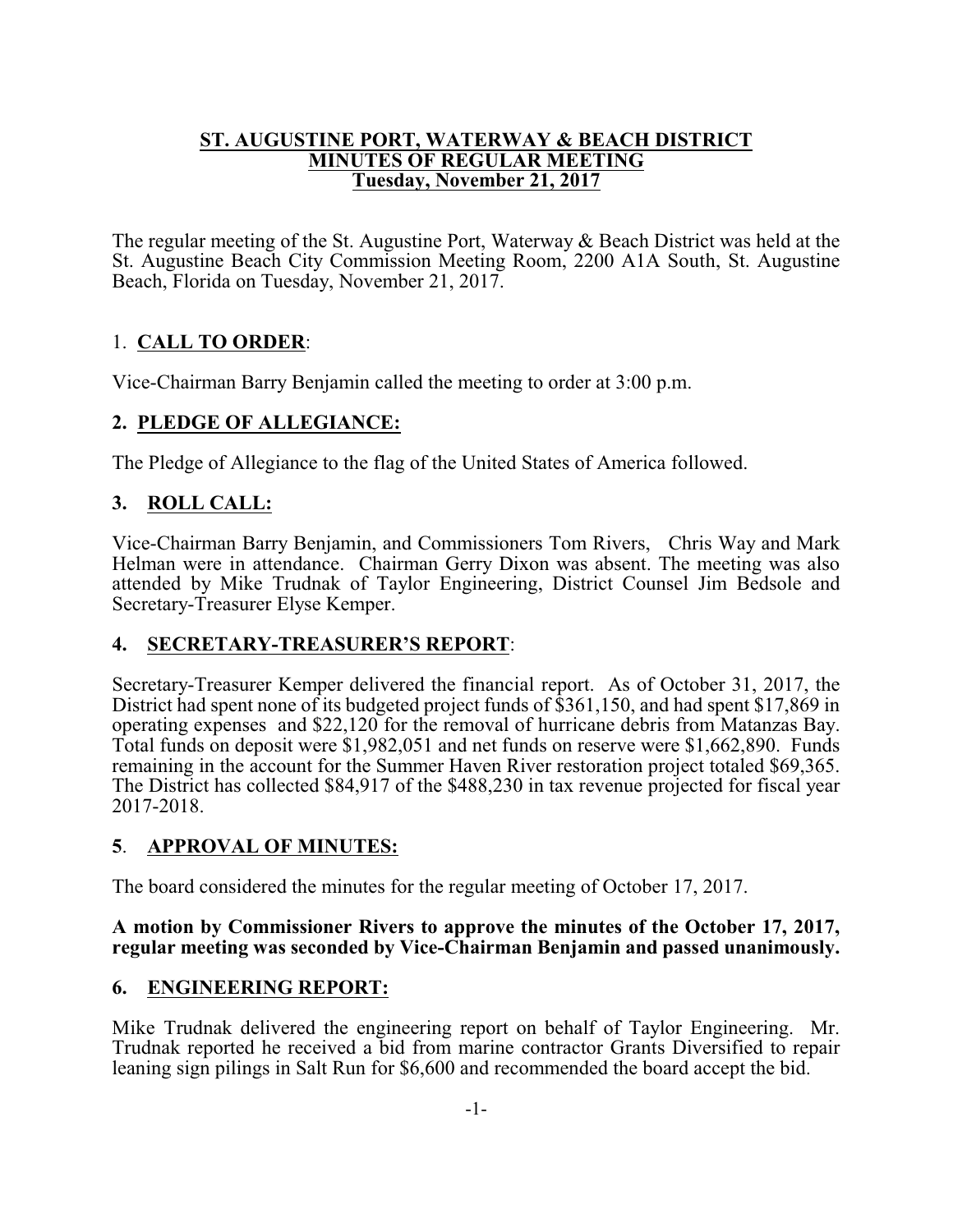#### **A motion by Commissioner Helman to approve the payment of \$6,600 to Grants Diversified to repair various pilings in Salt Run, was seconded by Commissioner Way and passed unanimously.**

Mr. Trudnak also reported the Army Corps of Engineers is studying portions of the flood shoal in preparation for the next dredge cycle for the federal channel at St. Augustine Inlet and that several dozen core samples have been taken from the flood shoal. All the information will appear in the next plan for inlet dredging to be funded in 2019.

Carl Blow, St, Johns County's Commissioner to the Florida Inland Navigation District, said the post-Irma survey of the St. Augustine Inlet found no damage to the channel. However, the survey of Summer Haven found 50 thousand cubic yards of new sand in the Intracoastal Waterway which will be dredged after an archeological survey. Mr. Trudnak said the Corps will be the permittee on the project when it takes place and that no action is required by the District. Mr. Blow said the Corps is planning to use all the dredged sand for the beach at Old A1A. The Corps is also moving forward with a plan to fortify the north jetty at St. Augustine Inlet with the aim of making it more resistant to the leakage of sand into the inlet.

Mr. Blow then presented a check for \$50,000 from FIND to the District. He said the money is intended to assist the District with the Summer Haven River restoration project. The board thanked Mr. Blow for delivering the check and for his advocacy for the interests of St. Johns County. There was a round of applause from the entire room as Mr. Blow handed the check to the Secretary-Treasurer.

In response to a question by Commissioner Helman, Mr. Blow said the Corps of Engineers will begin ebb shoal dredging after Thanksgiving and that some beach renourishment material will be coming from the federal channel as well. He said funding is also in place to repair the north jetty.

Mr. Trudnak said the contractor has ceased excavating the Summer Haven River and will now begin grading the material on the beach at the south end of Old A1A and will stop work when the remaining funds run out. He added that both the District's requests for funding from FEMA to complete the restoration project are still under review.

# **7. OLD BUSINESS: NONE**

### **8. NEW BUSINESS:**

### A. St. Johns County Sheriff's Office Marine Unit - Corporal Josh Underwood

Corporal Josh Underwood appeared on behalf of the Saint Johns CountySheriff's Office and requested \$60,000 in financial assistance to purchase an airboat for his agency. He said the Sheriff's Office could contribute \$30,000 to the cost of the airboat and explained why such a craft would benefit rescue and recovery operations in shallow water areas.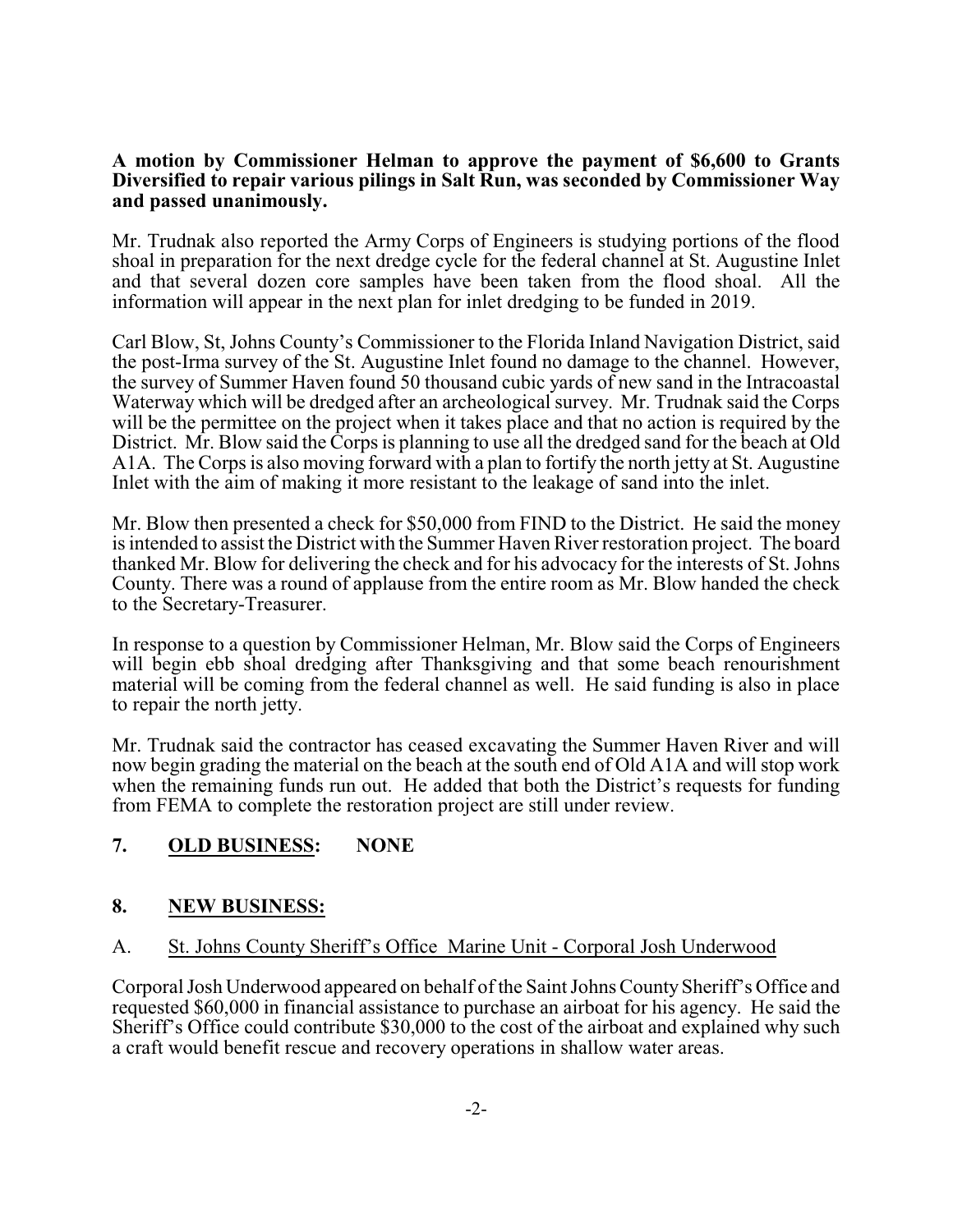Commissioner Helman said an airboat would be valuable to the law enforcement community but said the District's budget was already set for the year and that its expenses rise every year. He said he would like to see the Sheriff's Office provide for this item in their own budget.

Vice-Chairman Benjamin questioned whether all the agencies who would potentiallyuse this boat are also participating in the cost. He said the District has just contributed to new police and fire boats for the City of St. Augustine and that he would like to see other agencies partner on this request by also providing funds.

Commissioner Way asked how many times a year such a boat is needed. Corporal Underwood said there have been a number of incidents recently when a small airboat would have been helpful. He said accessing anything in the local marshes is very difficult because of the soft soil and the lack of water. He said the airboat is easy to maintain and light enough to run over marsh grass. He cited recent incidents involving derelict boats, people stuck in marsh mud and a plane crash, as examples where an airboat would have reduced response time. He said his agency must rely on airboats operated by other law enforcement agencies, but that those boats are usually too heavy to traverse local salt marshes.

Commissioner Rivers said he is generally in favor of the idea, but would like to have more information, such as photographs and technical data, before making a decision. Corporal Underwood said he would provide the board more information and would talk to other agencies about partnering in the expense.

## **9. GOVERNMENT REPRESENTATIVE COMMENTS:**

Officer Megan Aswall, FWC, reported there were 44 vessels county-wide displaced by Hurricane Irma and that nine are still in the water. One is in East Creek, one in Salt Run, one in Hospital Creek, and 6 are sunk near Doug Crane Park. She said all of the owners have been contacted and that the Coast Guard will be removing all nine boats. None of them was insured.

In response to questions by the board, Corporal Underwood said many counties charge an extra fee on boat registrations which can be used for marine public safety expenses. He said larger counties have designated committees responsible for the use of the funds. St. Johns County has almost 15,000 registered boats. Many counties also charge launch fees at their boat ramps. Vice-Chairman Benjamin said no launch fees have been implemented in the District because of the staff needed to handle the process.

### **10. PUBLIC COMMENT:**

Linda Ginn, Friends of the Summer Haven River, said the river restoration project is not finished, primarily because of a shortage of funds. She said the combination of delays from nesting terns, equipment failures, and the expenses of dealing with the damage from two hurricanes have left the project far from complete. She said St. Johns County owes the project \$352,000 for repairs to county road Old A1A after Hurricane Matthew, and that the planned dune system cannot be completed and planted until dredging the river is finished. She said the homeowners on Old A1A are subject to an extra county tax assessment for repair